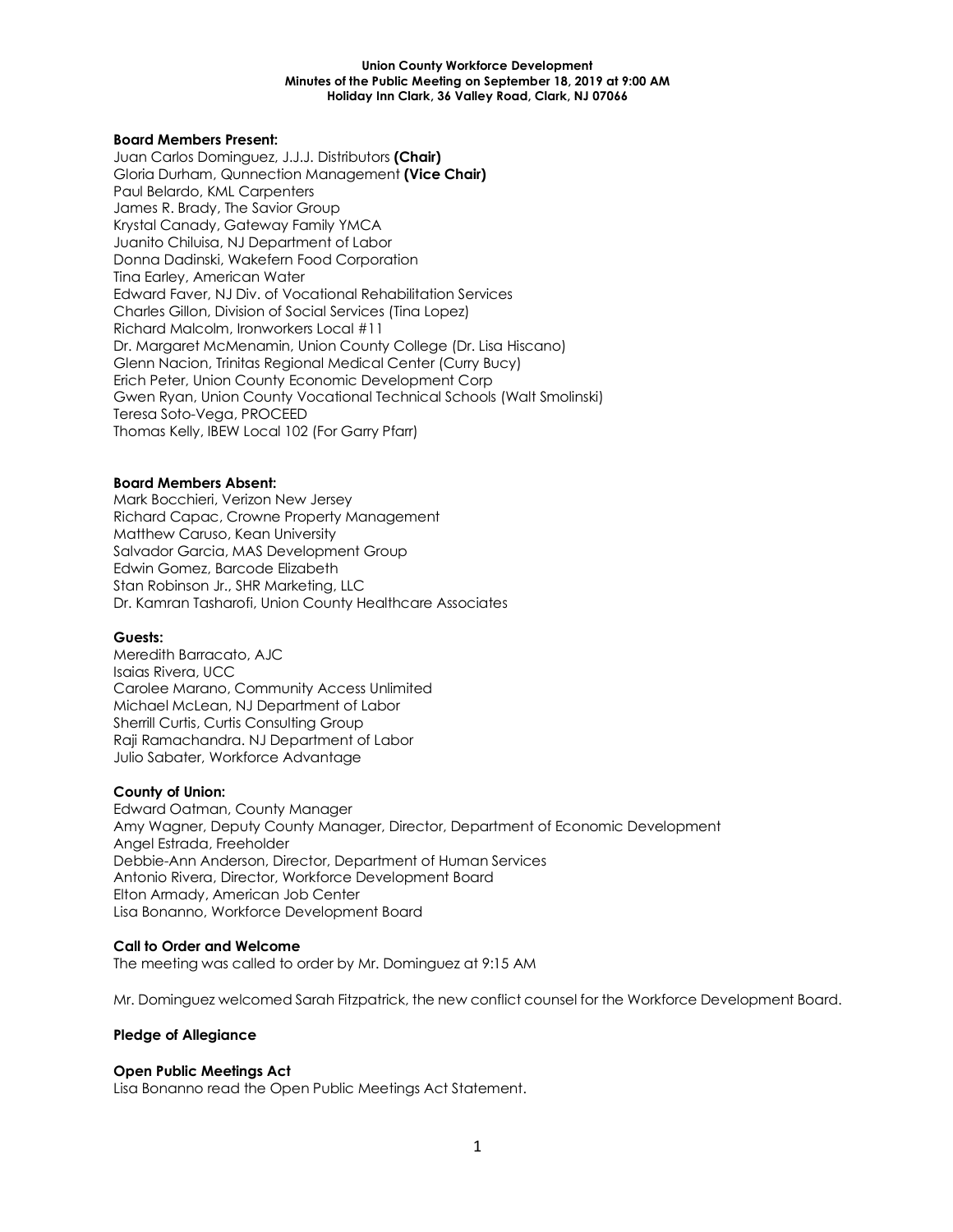# **Roll Call**

Lisa Bonanno conducted the Roll Call.

# **Approval of the July 17, 2019 Minutes**

A motion was made by Teresa Soto-Vega and seconded by Tina Earley. The motion carried.

## **Budget and Expense Report**

Thomas McCabe, Accountant provided the board with budget and expense updates.

Mr. McCabe initially addressed the Program Year 2018 WIOA Budget Update as of August 31, 2019. He stated that in the WIOA Adult category we have expended \$244,784, with a balance of \$798,336 to be expended by June 30, 2020. He added that the funds are expended in three categories. They are Administration, Program, and American Job Center. The WIOA Youth Category as of the same date we have expended \$493,413, with a balance of \$493,433 to be expended by June 30, 2020. With regard to the WIOA Dislocated Worker Category, we have expended \$1,106,073 with an additional \$164,476 to be expended by June 30, 2020. Thomas pointed out that we transfer expenses from one year to the prior year to ensure that we close out the program. He stated that we transferred \$518,000 in the Adult category from program year 2018 to PY 2017. We transferred \$198,000 in the Youth Category. In the Dislocated Worker Category we transferred \$352,000.

Thomas went on to address Program Year 2018 WFNJ Budget Update as of August 31, 2019. Regarding TANF he stated that we have expended \$1,215,874 out of a \$1,532,042 budget allocation leaving \$316,168 to be spent prior to the program being closed out on December 31, 2019. GA/SNAP has expended \$672,197 out of \$1,044,474 leaving \$372,277 to be expended by December 31, 2019. Workforce Learning Link has expended \$206,898 out of a total budget allocation of \$213,000 leaving \$6,101 to be expended by December 31, 2019. All the funds for Smart Steps in the amount of \$42,420 have been expended.

Mr. McCabe then moved on to Program Year 2019 which commenced on July 1st of this year. He began with the 2019 WIOA Budget Update. In the Adult Category out of a budget allocation of \$1,119,480, as of August 31<sup>st</sup> of this year, the WDB has expended \$100,481 leaving \$1,018,999 or approximately 91% of the budget to be expended by June 30, 2021. Tom reminded the board that WIOA grants are for two years. He specifically referred to the AJC's two month expenditures of \$68,522 which has gone primarily for salaries and benefits. Next, he spoke about the Youth Category. In that category, the WDB has expended \$65,218, or about 4% out a total budget allocation of \$1,030,595 leaving \$965,377 to be expended by June 30, 2021. The remaining category of Dislocated Worker has seen \$83,296 expended. This leaves \$1,167,622 out of a total budget of \$1,250,918 to be expended by June 30, 2021.

Next was the 2019 WFNJ Budget Update. Tom noted that the allocations for TANF and the GA/SNAP for PY 2019 are the same as in PY2018. As of August 31st TANF has expended \$95,077 of a total budget allocation of \$1,532,042 or approximately 6% of the total budgeted. There remains \$1,436,965 to be expended by June 30, 2021. In the GA/Snap budget \$47,426 of a total budget of \$1,044,474 has been expended or approximately 4.5%. There remains \$997,048 to be expended by June 30, 2021.

The complete Budget & Expense report is located in the Google Drive.

# **WDB Director's Report**

Director Rivera commenced his presentation by stating that he wanted to review the American Job Center Request for Proposals Timeline as well as Federal Policies and Regulations in addition to the resolutions that are being presented for board approval.

The timeline is as follows: The RFP will be release on September 20th. Questions about the RFP will be answered at a Technical Assistance Meeting to be held on September 26<sup>th</sup>. Any questions about the RFP are due October 7<sup>th</sup>. Responses to those questions will be posted online October 9<sup>th</sup>. The proposals are due October 11<sup>th</sup>. The RFP Review Committee will meet on Monday October 14<sup>th</sup>. Legal counsel will join the meeting to ensure that there are no conflicts of interest. Counsel will be present because it is possible that a conflict of interest will not be known until the proposals are opened. If there is a conflict of interest at that time a committee member may recuse themselves from the review process. Again, this is why conflict counsel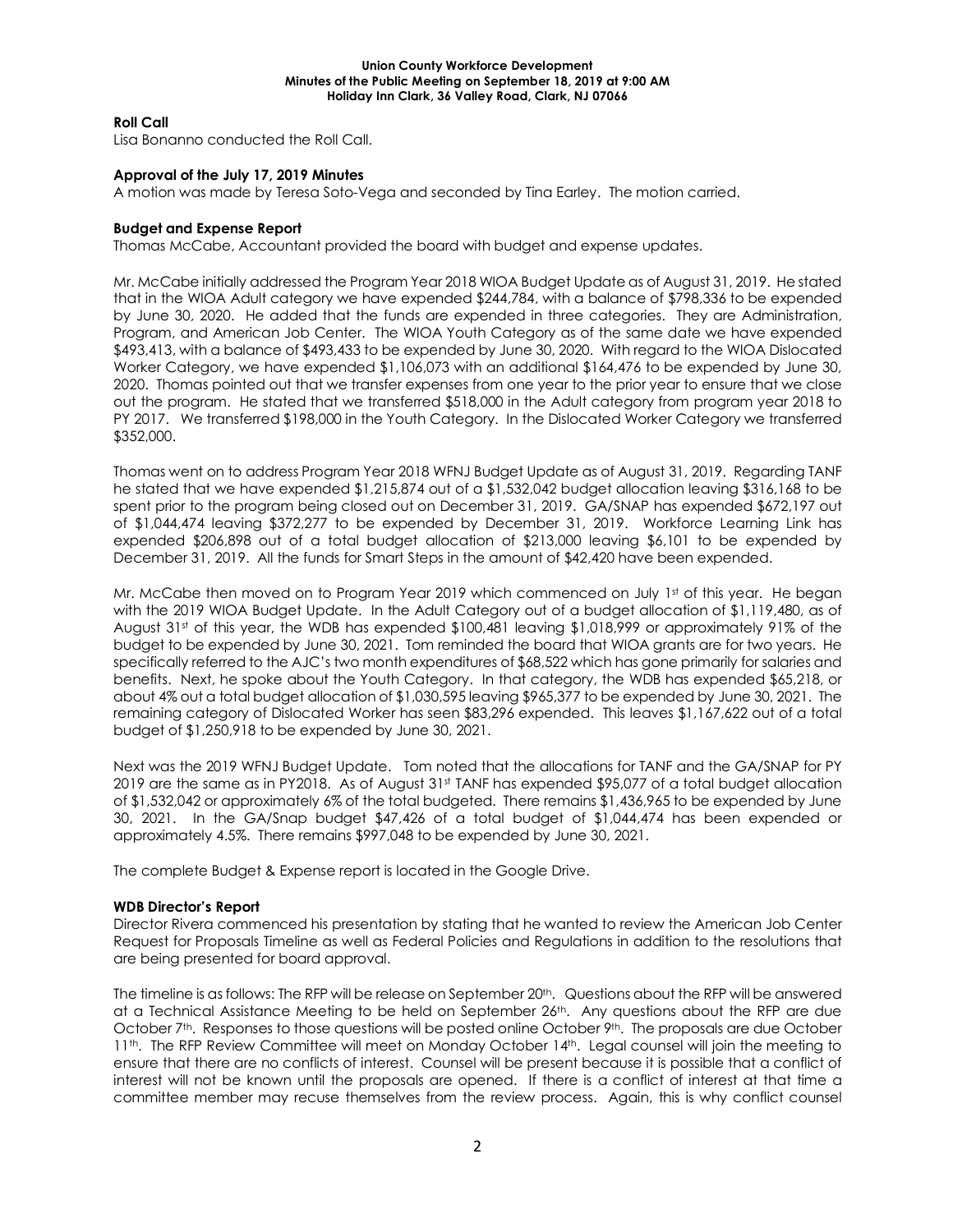needs to be present for the Monday meeting. The RFP Committee will meet again on October 21st. As we did two years ago, we will select the top three applicants to do a power point presentation before the RFP Committee. The presentation will count for a possible ten out of a total two hundred total points. That will wrap up the review committee's required review of the proposal. At the next WDB meeting on November 1st the results of the RFP committee's findings will be presented to the board for approval. There will be some time for an appeal. That is why conflict counsel will be here. They will be present to help guide us through. After that meeting, the recommendation will go to the Freeholder Board. The Freeholder Board is required under Federal Law to approve fiscal decisions made by the WDB Board. This will be in the form of a resolution. At this point Debbie-Ann Anderson interjected that October 14th is Columbus Day. Director Rivera agreed to move the RFP Review Committee meeting to the 15th. Director Rivera thanked Debbie-Ann for pointing this out and stated that it would not impact the process.

The budget for the procurement will start on January 1, 2020 and be for a period of eighteen months. There will be \$1,000,000 budgeted for the first six months. For the time period of July 1, 2020 through June 30, 2021 an additional an additional \$2,000,000 will be budgeted. There will be a total of \$3,000,000 budgeted for the eighteen month period. Federal Law says that we can do a four year procurement. Several years ago the Christie Administration decided to do a two year procurement. That "killed" everything for us. The Murphy administration came in and announced a two year commitment with two additional one year options. We could not extend retroactively because the option was not part of the strategic plan. We needed to follow the State's Laws and Policies. In essence it is a four year proposal unless there are performance issues. The WIOA and TANF performance measures are very important because they are a signature piece of the procurement as it is with all procurement opportunities as we go forth. It is very important because we want to make sure that whoever applies understands the importance of the measures. Additionally, anyone who works with the agency needs to understand the importance of outcome measures as well. Unfortunately, in the past we have not held our partners to these standards. That has to change. If you are the agency, and you are being held to those standards, why would you hold someone else to different standards? You've been giving them a pass. This is very important because the agency winds up not passing the performance measures standards.

The entire timeline may be found in the meeting presentation found on the Google Drive. The handout also contains information regarding Federal and State Funds that may be available for contracting this request for RFPs. Additionally, WIOA and TANF performance measures may also be found at the same link.

Director Rivera moved on to discuss trending items at the national level and to discuss Federal Policies and Regulations, specifically the Foundations for Evidence-Based Policymaking Act of 2018. (Public Law 115-435).

- 1. The office of Management and Budget (OMB) has issued initial guidance for Federal Agencies to follow.
- 2. Federal Agencies are required to assess data and evidence to determine program effectiveness and financial risks.
- 3. All policymaking efforts must be evidence-based and data drive.
- 4. Better target financial risk and better direct resources to achieve evidence-based outcomes.
- 5. OMB to issue "Uniform Evidence-Building Plan".

With that dialogue between OMB and the Federal Agencies, OMB will issue what they are now calling a uniform evidence building plan. What that translates to, is that this board and all agencies receiving Federal Funds starting in 2020 will be required to have evidence based outcome driven results. Policymaking is to be evidence based. We will be passing policies on what the research tells us. "What is effective, what is not effective"? This is the direction that our policy guidance will be and any of our partners needs to follow that path. For example, if we find that Individual Training Accounts are not working and there is no evidence that it is working, then the policy will say that you are not going to do Individual Training Accounts. You will go in a different direction because that is what accountability is telling you. It will probably be another six months until this goes down. The Federal Government already did this in regards to finances. Every agency has a different set of financial regulations. They have streamlined it with what is now called uniform guidelines. We are now going to go into uniform policy making. That is the future and Director Rivera stated that he is comfortable with this board and they are already working in this direction. It is just a matter of bringing it fill circle. We will make sure that the results are data driven.

## **Resolutions of the UCWDB**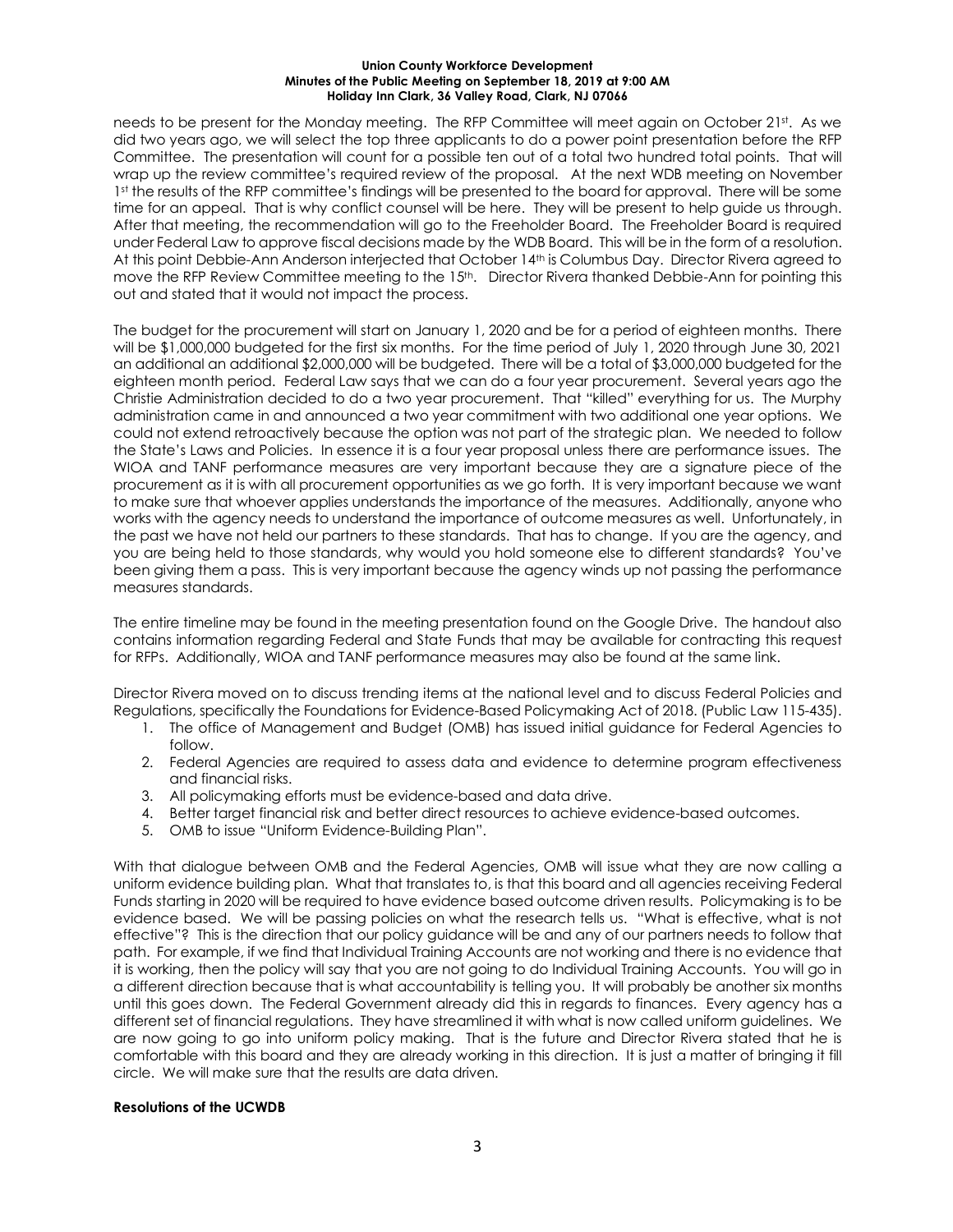Resolution Of The Union County Workforce Development Board Amending The AJC Affiliate Career Services Operator Contract With Union County College. **(Resolution No. 2019-15)**

Director Rivera provided an explanation for the need for this resolution. He stated that this resolution was already approved by the board on June 26, 2019. The award was for \$600,000. He further stated that Union County College, as is the case with the One Stop is serving more Dislocated Worker Clients than Adult Clients. We are receiving more money for Adults than Dislocated Workers. Union County College asked if we could shift their budget in that same proportion. Meaning that seventy five per cent of their clients are Dislocated Workers and twenty five per cent are Adults. In order to do that we have to request the State to allow us to transfer those funds. What this resolution says is that Resolution 2019-06 which allocated \$600,000 to be split evenly between Adult and Dislocated Workers to be revised to allocate \$150,000 to Dislocated Workers in each of Program Year 2018 and Program Year 2019. We are taking \$150,000 from Dislocated Workers in Program Year 2019 and transferring the funds to Program Year 2018.

James Brady made a motion. Krystal Canady seconded it. The motion carried with Dr. Lisa Hiscano, Paul Belardo, Richard Malcolm, Tina Lopez, and Chairman Dominguez all abstaining.

Resolution of the Union County Workforce Development Board Amending The Award Of A Contract For Professional Services: Sub-Recipient Fiscal Contract Monitoring. **(Resolution No. 2019-16)**

Director Rivera addressed this resolution. He stated that this resolution had been passed by the board on June 26, 2019 as Resolution 2019-08. Issues regarding the resolution did not arise until there were Freeholder concerns. Previously there was no requirement that the firm had to be a CPA. County Counsel stated that with a licensed professional firm you can only have a twelve month contract. The previous resolution called for an eighteen month contract. This resolution changes the length of the contract from eighteen months to twelve months. The funding will not change.

Erich Peter made a motion. It was seconded by Juanito Chiluisa. The motion carried.

Resolution Of The Union County Workforce Development Board Authorizing An Amendment To The Contract With The County Of Union, Department Of Human Services For The Provision Of American Job Center Operator Services. **(Resolution No. 2019-17)**

Director Rivera stated that the purpose of the resolution is to extend the AJC operator Services contract for an additional ninety days. The contract was originally set to expire on June 30, 2019. The board wished to extend the contract to allow for the procurement process to have additional time. The contract was extended to September 30, 2019. This resolution will extend the contract to December 31, 2019 which will allow for the completion of the procurement process.

Teresa Soto-Vega made a motion. It was seconded by Paul Belardo. Tina Lopez abstained. The motion carried.

Resolution Of The Workforce Development Board Authorizing The Use Of Competitive Contracting Procedures For The Procurement Of An American Job Center Operator. **(Resolution No. 2019-18)**

Director Rivera explained that this resolution was originally passed as 2019-10 on June 26, 2019 for an original two year procurement. That is the problem. Director Rivera asked for Sarah Fitzpatrick, Conflict Counsel of the firm Shane Shaffer to address the resolution. She stated that it comes after the fact and that you have extended it for six months after the previous contract. Originally, you passed a resolution authorizing a two year procurement for the operator, when, in fact the initial term is to be for eighteen months because of the initial extension of the original contract to coincide with your fiscal year. This resolution puts the initial term of the contract at eighteen months with the option for two one year extensions as Antonio had explained before. It is really just a clarification of the prior resolution authorizing competitive contracting.

Krystal Canady made a motion. It was seconded by Teresa Soto-Vega. Tina Lopez abstained. The motion carried.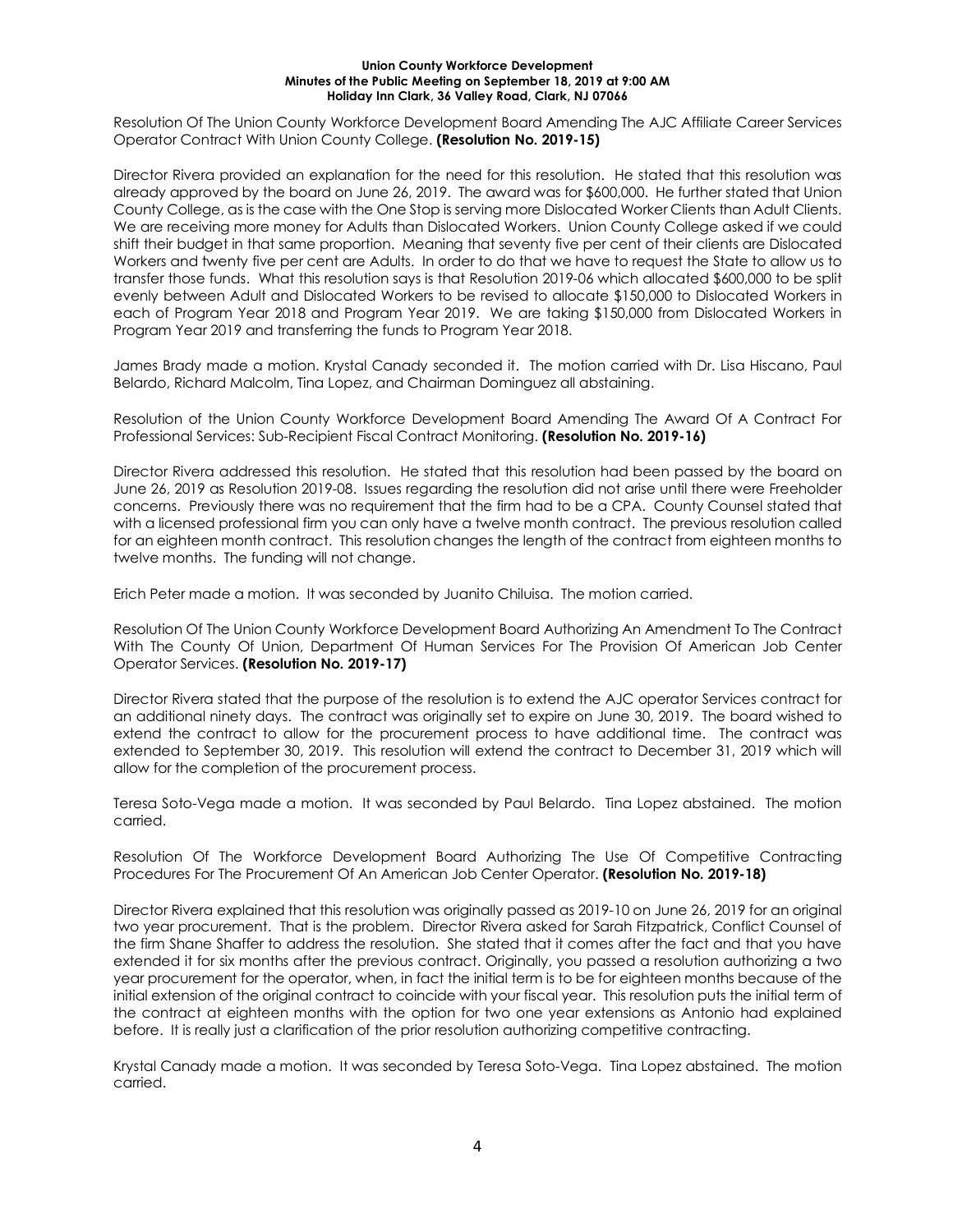Resolution Of The Union County Workforce Development Board Authorizing The Transfer Of Funds From WIOA Adult To WIOA Dislocated Worker Accounts In The Program Year 2018. **(Resolution No. 2019-19)**

Director Rivera explained that In accordance with 20 Code of Federal Regulations Section 679.370 Workforce Development Boards are allowed to transfer funds. The State puts out some statistical modeling and shows that we are servicing seventy five per cent Dislocated Workers and twenty five per cent Adults. This resolution authorizes what has already happened. We will be transferring \$500,000 from Adults to Dislocated Workers. The circle in the screenshot shows what the mechanics of this modification shall be. This includes the \$150,000 being transferred out of Union County College's Program Year 2019 funds into Program Year 2018 funds.

Teresa Soto-Vega made a motion. It was seconded by Gloria Durham. Richard Malcolm, Tina Earley, Tina Lopez, Dr. Lisa Hiscano, Chairman Dominguez, and Richard Malcolm all abstained. The motion carried.

Resolution Of The Union County Workforce Development Board Authorizing Modifications To The Program Year 2019 Union County Workforce Area Budget. **(Resolution No. 2019-20)**

Director Rivera explained that on July 17, 2019 the Board passed Resolution 2019-13 ratifying amendments to the Program Year 2019 County Workforce Area Budget. Once the budget is approved by this board, the Freeholder Board will setup sub-accounts. In order to move money to approved sub-accounts where we need it to be, we have to give approval. This resolution is to cover funds for the contract extensions and to move funds which were freed up by Union County College. This resolution provides transparency.

A motion was made by Tina Lopez. It was seconded by Teresa Soto-Vega. The motion passed.

## **American Job Center Report**

Elton Armady, Director American Job Center delivered the report.

Mr. Armady began his report by discussing the Resident Services being provided by Union County College for the time period of June 2019 through August of 2019.

Next, he listed the Youth Services provided by The United Way of Greater Union County for the months of June and July of 2019. Among the service elements provided were paid work experience as well as labor market information services.

Following was a detailed description of what transpired with the Summer Youth Employment Pathways Program. He mentioned the fact that we were awarded \$300,000 for the program. There were twenty nine worksites. Among 29 worksites were the Union County Departments of Parks and Recreation, the Division of Social Services as well as a number of non-profit organizations.

Subsequently, Elton spoke of the American Job Center's interaction with WIOA Participants from June 2019 through August 2019. Elton mentioned that the AJC was moving more towards Intake and Outreach. He also mentioned that Intake and Outreach specialists have been hired in the Elizabeth Office. He spoke of how the skills assessment procedure has moved from the TABE test which was no longer used after June to CASAS.

Subsequently, Mr. Armady detailed American Job Center client meetings in Elizabeth and Plainfield from June 2019 through August 2019. He mentioned that the Elizabeth office was seeing an average of 19 clients per day, down from an average of 29 who were seen in the period of November 2018 through January of 2109. He attributed the decrease to a lower number of SNAP participants. He added that the fewer number of SNAP participants, the more direct services for career counseling that is being offered.

Elton then recounted the Futurework Systems Data Reports for the fourth quarter of Program Year 2018.

Mr. Armady then provided a success story of an American Job Center client, an individual named Tywon.

Elton described the Technological Enhancements that are taking place at the Union County American Job Center. He stated that in previous meetings he and Debbie-Ann spoke of Launchpad. There has been a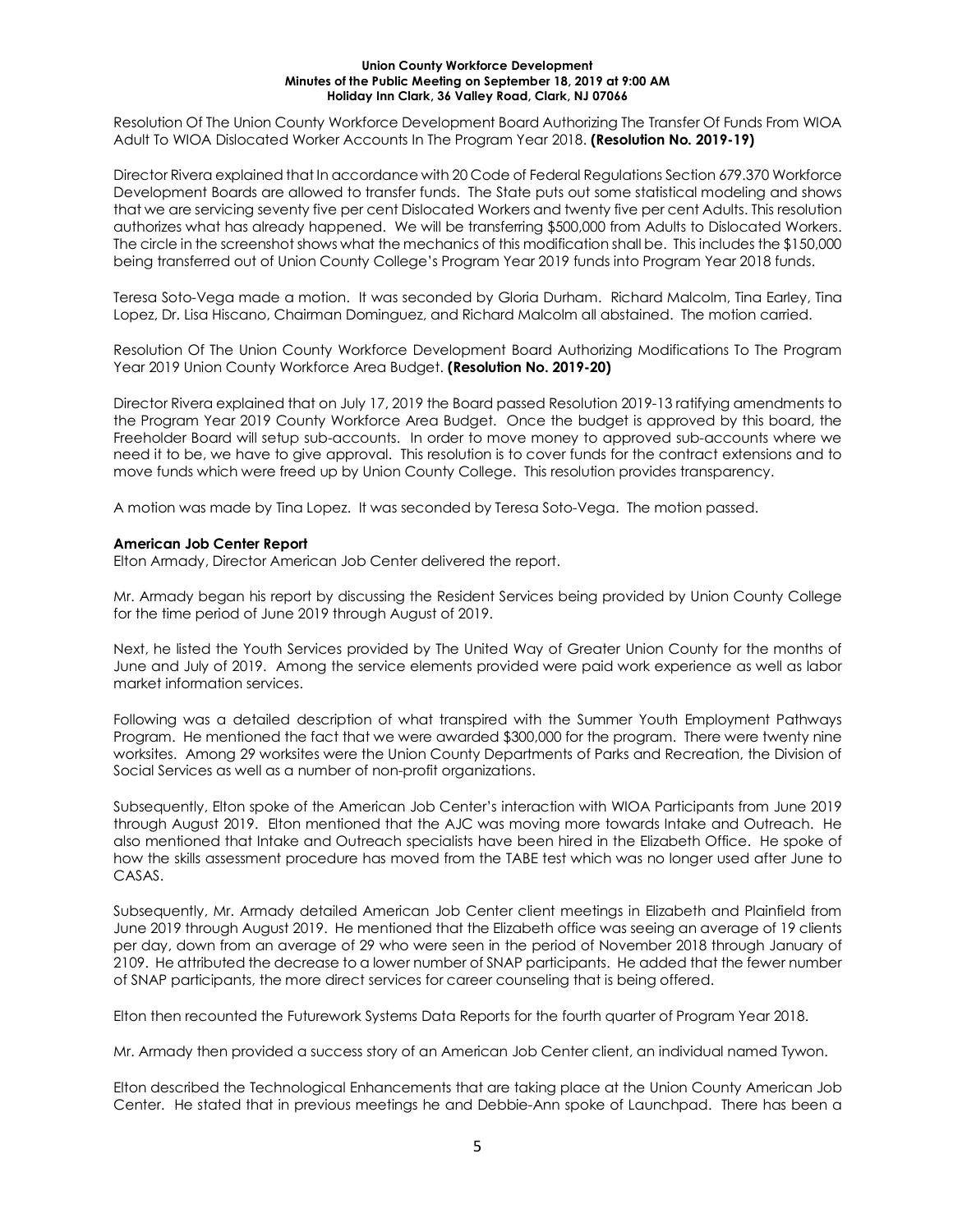competitive process that was released by the County. Ultimately, Geographic Solutions was selected to provide data management services to the Union County AJC. Elton attended their technology conference in Monterey, California and learned that they are being used in thirty one states. We will be the first one to use them in the State of New Jersey. We expect them to go live with us in May or June of 2020. There was some back and forth as to how quickly the system should be implemented. Debbie-Ann stated that the system would be customized, which takes time. Before it goes live there needs to be testing. There will be two months of testing to check for glitches in the system and then go live. It is a long process. The goal is to make sure that it is the best product. Another benefit of the system will be the ability of our partners to utilize it. There will be client referrals between the agencies to ensure that they don't fall through the cracks. Debbie-Ann also stated that at a future WDB meeting someone from Geographic Solutions will be on hand to deliver a presentation.

Elton then addressed the Biometrics Hand Scanners that the board has been interested in. He stated that their use has been implemented in both the Elizabeth and Plainfield offices and went live on September 1st.

His final topic of discussion was future endeavors that the AJC will be working on. He specifically mentioned moving from ITAs to traditional workshops. He also mentioned what will be transpiring in this digital age that we live in. He stated there are companies that will nor offer a position without checking into a candidate's online presence. We need to educate our clients, especially the Dislocated Workers who may have been in the same job for twenty years and are in need of new marketing skills. He mentioned that one of his employees stated that workshops are one thing, however we need more individual needs assessments. He also stated the importance of marketing individuals who are 2<sup>nd</sup> and 4<sup>th</sup> quarter after exit who affect our outcomes. Debbie-Ann interjected that one of the things that we are talking about with our methodology is that Geographic Solutions has a text messaging model built in. Additionally, we will be able to put apps on people's phones so that we may login to the One Stop and get the experience. She added that everything will be more fluid.

Mr. Armady's complete presentation may be found in the Google Drive.

Chairman Dominguez then inquired as to whether there is an online component to what the AJC is doing. He asserted that when he googled the American Job Center in New Jersey nothing came up. He further stated that an online presence should be something we consider moving forward.

Elton replied that when he came on board there really wasn't an online presence. He added that he is working with Debbie-Ann Anderson. She interjected that they are working with Geographic Solutions to create more of an online presence. "Once everything is set up a website will be launched." It will be a virtual One Stop where you can go online and will be linked to the County website and everything will be online and employers can post job openings. It will be a complete virtual experience. Chairman Dominguez added that it should become part of the WDB's outreach so that everyone knows that it exists. You will get a lot more participation with a website, particularly with young people.

## **Old Business**

None

## **New Business**

Chairman Dominguez announced that the chairman's position would be up for a vote soon. He further stated that it would be an opportunity to make a difference as well as to further the agenda. He also stated that it had been a privilege to serve as chairman. Director Rivera interjected that an election was required to be held in November. He added that the Vice Chair should be someone from the private sector. Mr. Rivera asked that anyone who would be interested in either position should email him or Chairman Dominguez.

Mr. Dominguez then stated that he was glad to see the increased participation of board members. He appreciates all who turned out for the meeting.

At this point, Vice Chairperson Gloria Durham made a couple of announcements. She stated that while attending a networking meeting she had received a flyer regarding job opportunities with the 2020 census.